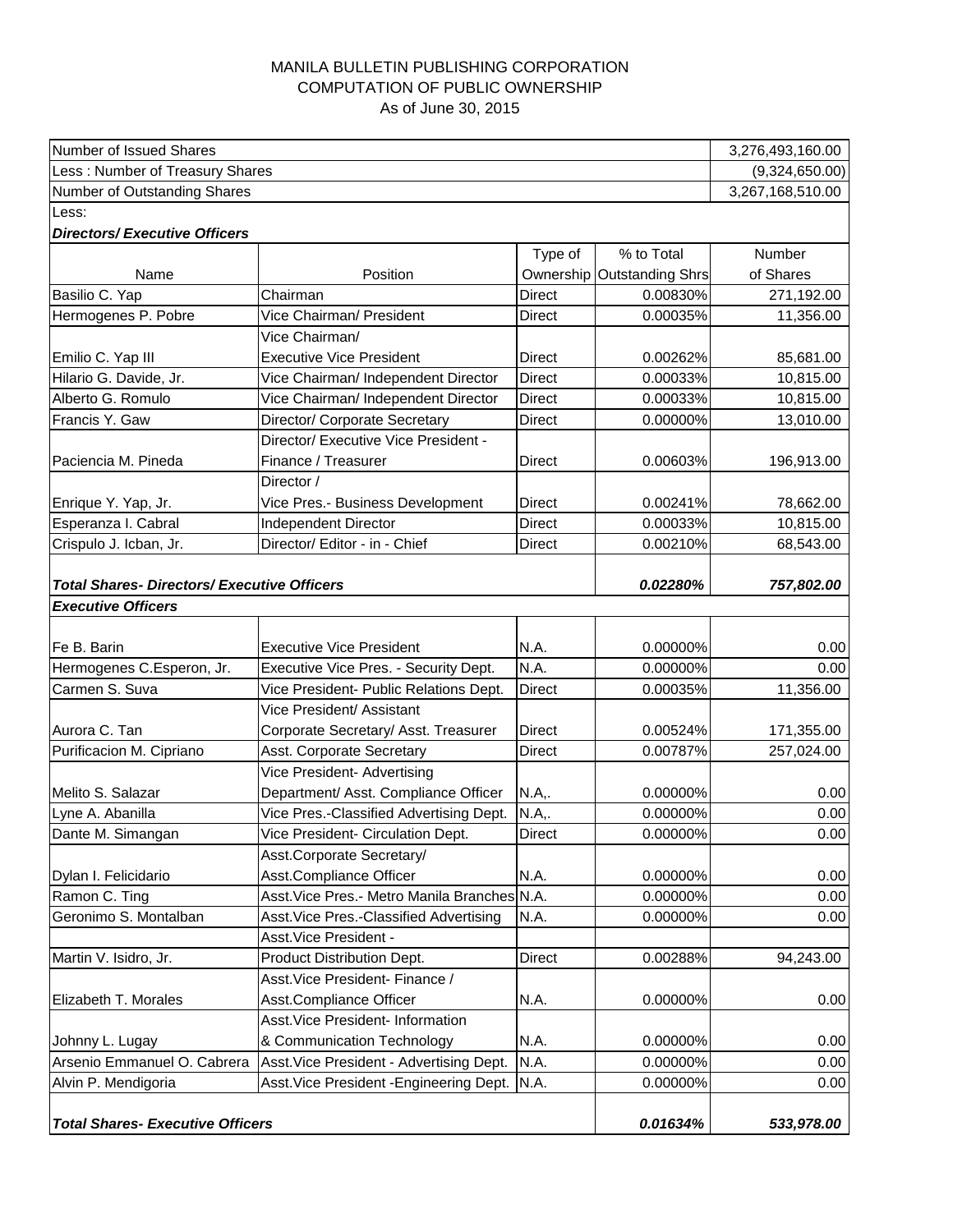## *Principal Stockholders*

| US Automotive Co., Inc.                    | <b>Direct</b> | 54.34687% | 1,775,603,832.00 |
|--------------------------------------------|---------------|-----------|------------------|
| USAutoco, Inc.                             | <b>Direct</b> | 23.40431% | 764,658,243.00   |
|                                            |               |           |                  |
| <b>Total Principal Stockholders</b>        |               | 77.75118% | 2,540,262,075.00 |
|                                            |               |           |                  |
| Lock up Shares                             |               | 77.79032% | 2,541,553,855.00 |
|                                            |               |           |                  |
| Total Number of shares owned by the Public |               | 22.20928% | 725,614,655.00   |

Certified True and Correct :

**PACIENCIA M. PINEDA**

Executive Vice President- Finance/ Treasurer